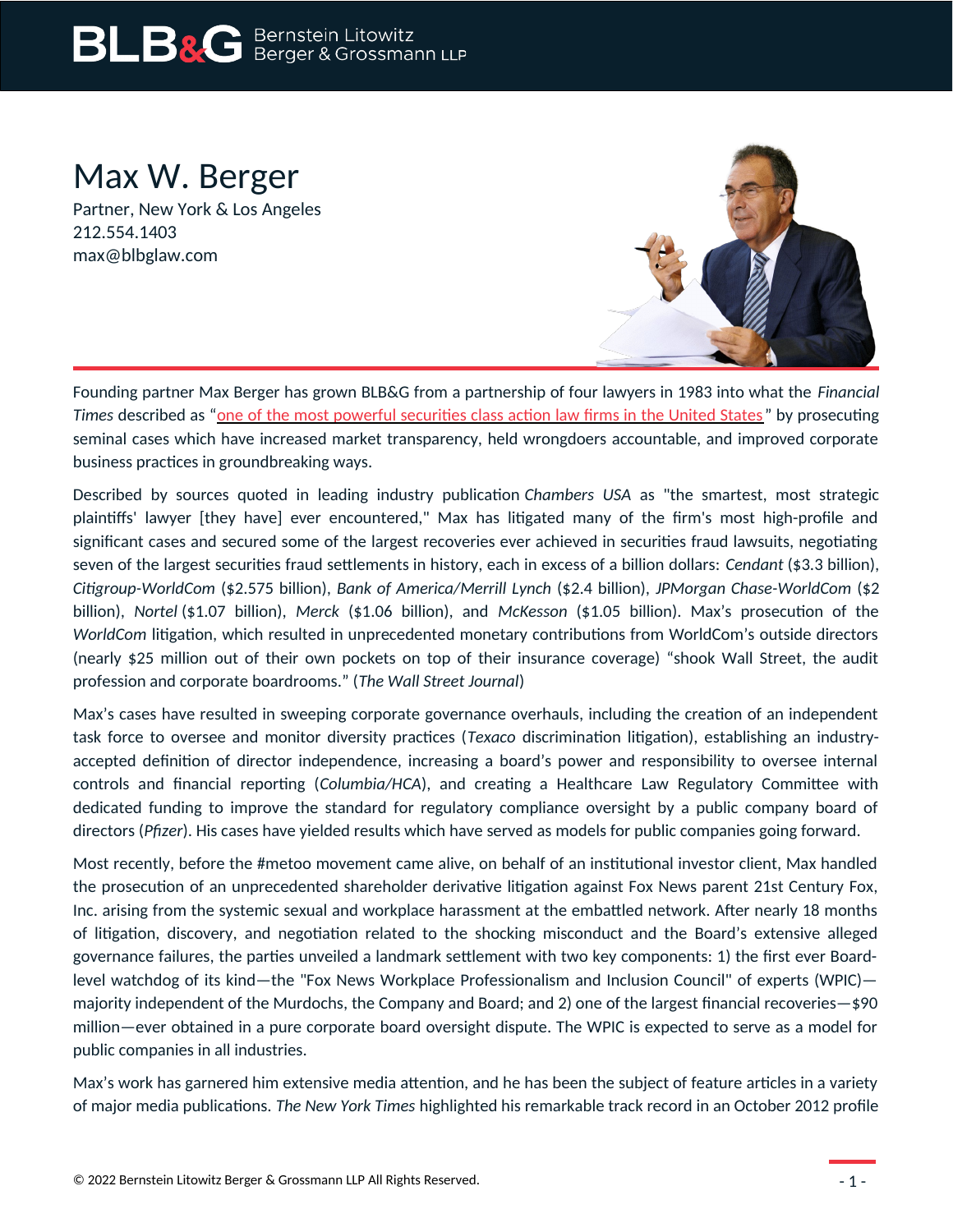

entitled ["Investors' Billion-Dollar Fraud Fighter,"](http://dealbook.nytimes.com/2012/10/08/investors-billion-dollar-fraud-fighter/?smid=pl-share) which also discussed his role in the *Bank of America/Merrill Lynch Merger* litigation. In 2011, Max was twice profiled by *The American Lawyer* for his role in negotiating a \$627 million recovery on behalf of investors in the *In re Wachovia Corp. Securities Litigation,* and a \$516 million recovery in *In re Lehman Brothers Equity/Debt Securities Litigation.* For his outstanding efforts on behalf of WorldCom investors, he was featured in articles in *BusinessWeek* and *The American Lawyer*, and *The National Law Journal* profiled Max (one of only eleven attorneys selected nationwide) in its annual 2005 "Winning Attorneys" section. He was subsequently featured in a 2006 *New York Times* article, "A Class-Action Shuffle," which assessed the evolving landscape of the securities litigation arena.

#### **One of the "100 Most Influential Lawyers in America"**

Widely recognized as the "Dean" of the U.S. plaintiff securities bar for his remarkable career and his professional excellence, Max has a distinguished and unparalleled list of honors to his name.

- He was selected as one of the "100 Most Influential Lawyers in America" by *The National Law Journal* for being "front and center" in holding Wall Street banks accountable and obtaining over \$5 billion in cases arising from the subprime meltdown, and for his work as a "master negotiator" in obtaining numerous multi-billion dollar recoveries for investors.
- Described as a "standard-bearer" for the profession in a career spanning nearly 50 years, he is the recipient of *Chambers USA's* award for Outstanding Contribution to the Legal Profession. In presenting this prestigious honor, *Chambers* recognized Max's "numerous headline-grabbing successes," as well as his unique stature among colleagues—"warmly lauded by his peers, who are nevertheless loath to find him on the other side of the table." Max has been recognized as a litigation "star" and leading lawyer in his field by *Chambers* since its inception.
- *Benchmark Litigation* recently inducted him into its exclusive "Hall of Fame" and named him a 2021 "Litigation Star" in recognition of his career achievements and impact on the field of securities litigation.
- Upon its tenth anniversary, *Lawdragon* named Max a "Lawdragon Legend" for his accomplishments. He was recently inducted into *Lawdragon's* "Hall of Fame." He is regularly included in the publication's "500 Leading Lawyers in America" and "100 Securities Litigators You Need to Know" lists.
- *Law360* published a special feature discussing his life and career as a "Titan of the Plaintiffs Bar," named him one of only six litigators selected nationally as a "Legal MVP," and selected him as one of "10 Legal Superstars" nationally for his work in securities litigation.
- Max has been regularly named a "leading lawyer" in the *Legal 500 US Guide* where he was also named to their "Hall of Fame" list, as well as *The Best Lawyers in America®* guide.
- Max was honored for his outstanding contribution to the public interest by Trial Lawyers for Public Justice, which named him a "Trial Lawyer of the Year" Finalist in 1997 for his work in *Roberts, et al. v. Texaco*, the celebrated race discrimination case, on behalf of Texaco's African-American employees.

Max has lectured extensively for many professional organizations, and is the author and co-author of numerous articles on developments in the securities laws and their implications for public policy. He was chosen, along with several of his BLB&G partners, to author the first chapter—"Plaintiffs' Perspective"—of Lexis/Nexis's seminal industry guide *Litigating Securities Class Actions*. An esteemed voice on all sides of the legal and financial markets,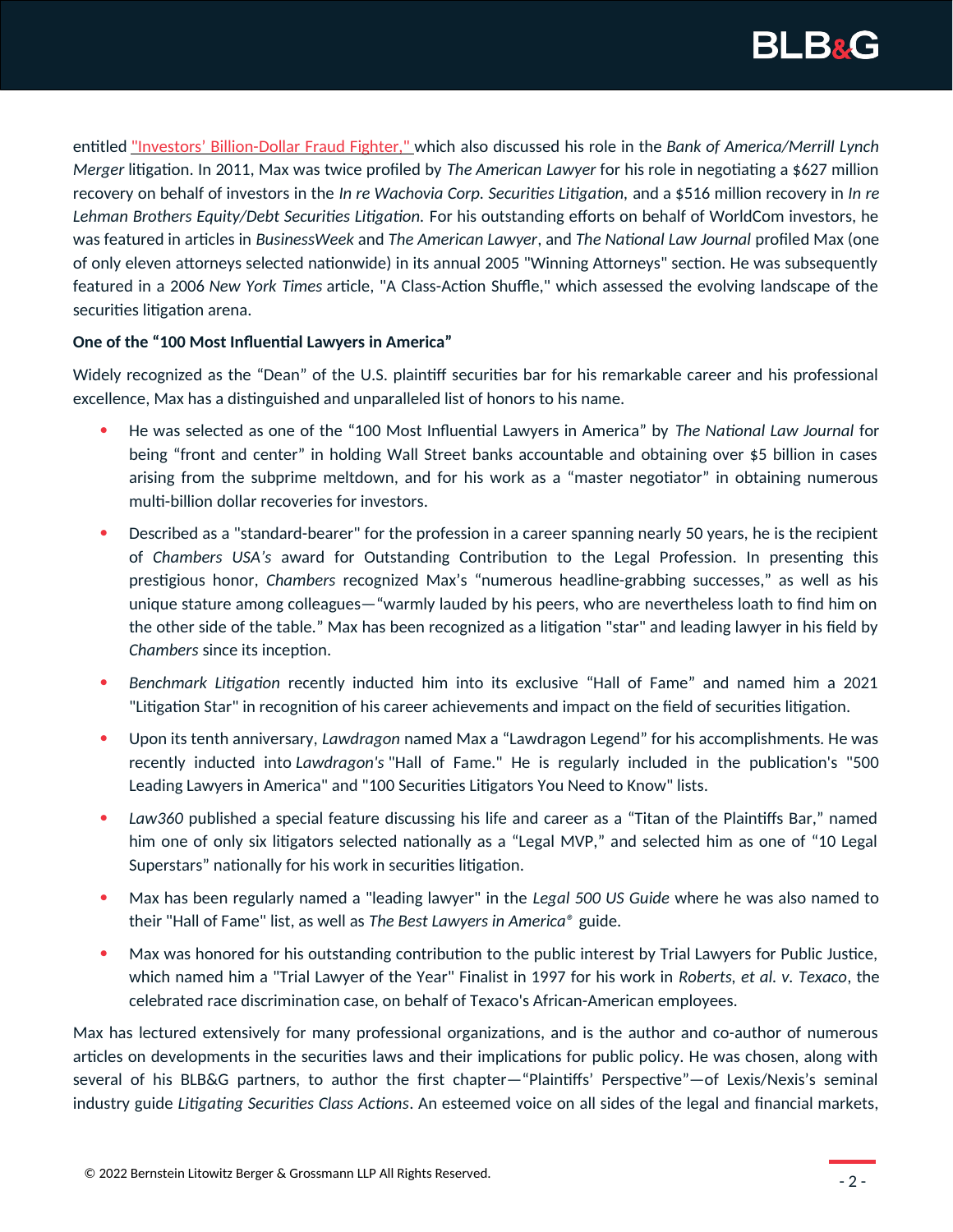

in 2008 the SEC and Treasury called on Max to provide guidance on regulatory changes being considered as the accounting profession was experiencing tectonic shifts shortly before the financial crisis.

Max also serves the academic community in numerous capacities. A long-time member of the Board of Trustees of Baruch College, he served as the President of the Baruch College Fund from 2015-2019 and now serves as its Chairman. In May 2006, he was presented with the Distinguished Alumnus Award for his contributions to Baruch College, and in 2019, was awarded an honorary Doctor of Laws degree at Baruch's commencement, the highest honor Baruch College confers upon an individual for non-academic achievement. The award recognized his decades-long dedication to the mission and vision of the College, and in bestowing it, Baruch's President described Max as "[one of the most influential individuals in the history of Baruch College](https://www1.cuny.edu/mu/forum/2019/05/17/alumnus-max-berger-to-receive-honorary-degree-at-baruch-college-2019-commencement/)." Max established the [Max Berger](https://studentaffairs.baruch.cuny.edu/wp-content/uploads/sites/6/2020/01/maxberger.pdf) [Pre-Law Program at Baruch College](https://studentaffairs.baruch.cuny.edu/wp-content/uploads/sites/6/2020/01/maxberger.pdf) in 2007.

A member of the Dean's Council to Columbia Law School as well as the Columbia Law School Public Interest/Public Service Council, Max has taught Profession of Law, an ethics course at Columbia Law School, and serves on the Advisory Board of Columbia Law School's Center on Corporate Governance. In February 2011, Max received Columbia Law School's most prestigious and highest honor, "The Medal for Excellence." This award is presented annually to Columbia Law School alumni who exemplify the qualities of character, intellect, and social and professional responsibility that the Law School seeks to instill in its students. As a recipient of this award, Max was [profiled](https://www.blbglaw.com/news/updates/2011-10-24-columbia-law-school-magazine-profiles-max-berger/_res/id=File1/CLSM-Max-Berger.pdf) in the Fall 2011 issue of *Columbia Law School Magazine.* Max is a member of the American Law Institute and an Advisor to its Restatement Third: Economic Torts project. Max [recently endowed the Max Berger '71 Public](https://www.law.columbia.edu/news/archive/gift-endows-public-interestpublic-service-fellows-program) [Interest/Public Service Fellows Program at Columbia Law School](https://www.law.columbia.edu/news/archive/gift-endows-public-interestpublic-service-fellows-program). The program provides support for law students interested in pursuing careers in public service. Max and his wife, Dale, previously endowed the [Dale and Max](https://www.blbglaw.com/news/events/2018-09-20-blbg-and-max-and-dale-berger-honor-fellows-and-celebrate-20-years-of-public-interest-fellowships-at-columbia-law-school/_res/id=File1/Berger%20and%20BLBG%20Fellows.pdf) [Berger Public Interest Law Fellowship at Columbia Law School](https://www.blbglaw.com/news/events/2018-09-20-blbg-and-max-and-dale-berger-honor-fellows-and-celebrate-20-years-of-public-interest-fellowships-at-columbia-law-school/_res/id=File1/Berger%20and%20BLBG%20Fellows.pdf) and, under Max's leadership, BLB&G also created the Bernstein Litowitz Berger & Grossmann Public Interest Law Fellowship at Columbia.

Among numerous charitable and volunteer works, Max is a significant and long-time contributor to Her Justice, a non-profit organization in New York City dedicated to providing *pro bono* legal representation to indigent women, principally survivors of intimate partner violence, in connection with the many legal problems they face. In recognition of their personal support of the organization, Max and his wife, Dale Berger, were awarded the "Above and Beyond Commitment to Justice Award" by Her Justice in 2021 for being steadfast advocates for women living in poverty in New York City. In addition to his personal support of Her Justice, Max has ensured BLB&G's long-time involvement with the organization. Max is also an active supporter of City Year New York, a division of AmeriCorps, dedicated to encouraging young people to devote time to public service. In July 2005, he was named City Year New York's "Idealist of the Year," for his commitment to, service for, and work in the community. A celebrated photographer, Max has held two successful photography shows that raised hundreds of thousands of dollars for City Year and Her Justice.

*\* Not admitted to practice in California.*

#### **Education**

- Columbia Law School, 1971, J.D., Editor of the *Columbia Survey of Human Rights Law*
- Baruch College-City University of New York, 1968, B.B.A., Accounting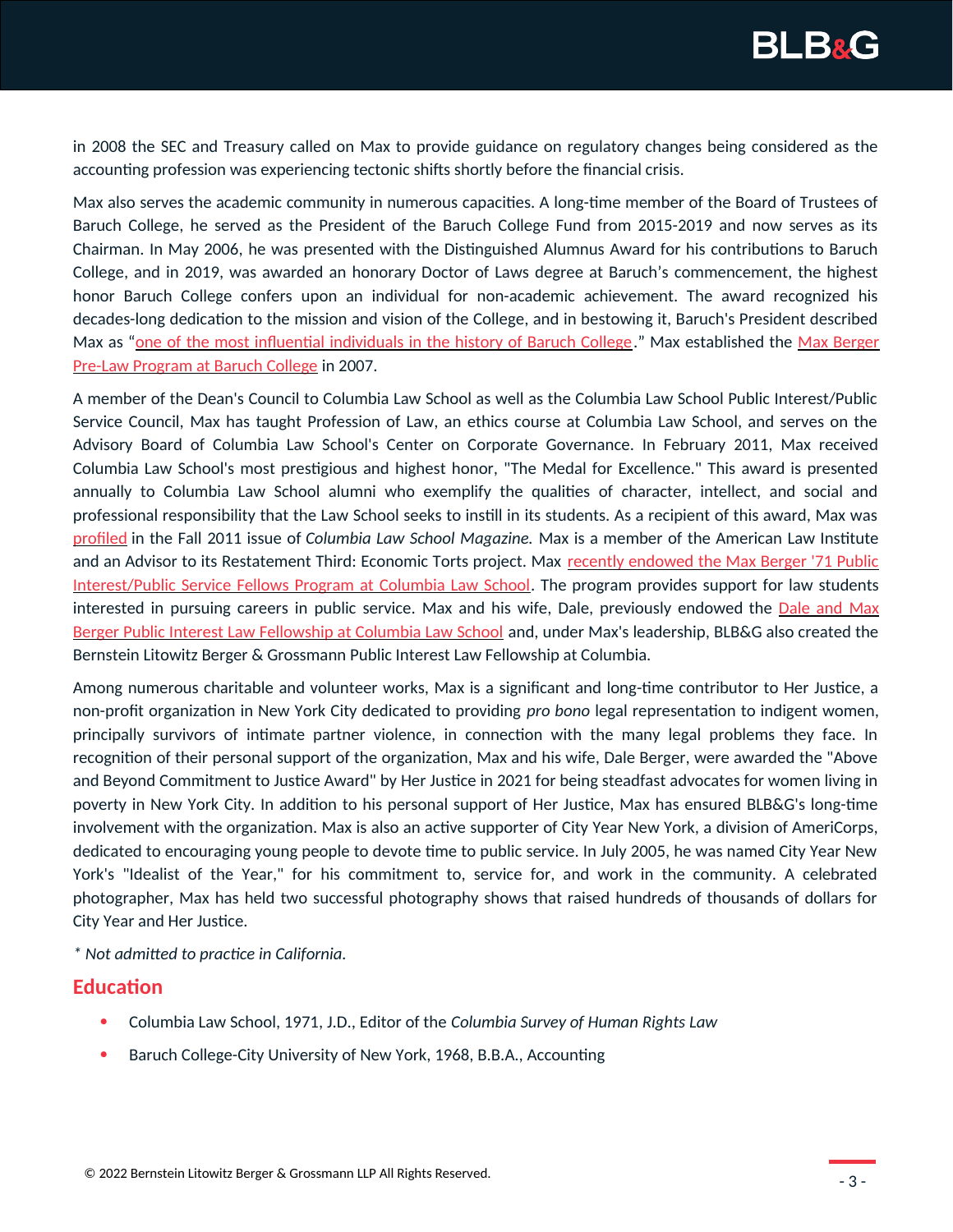

#### **Admissions**

- New York
- United States District Court for the Eastern District of New York
- United States District Court for the Southern District of New York
- United States Court of Appeals for the Second Circuit
- United States Court of Appeals for the Third Circuit
- United States Court of Appeals for the Sixth Circuit
- Supreme Court of the United States

#### **News**

- December 1, 2021 BLB&G Founding Partner Max Berger Ensures Sustainable Support for Students Pursuing Careers in Public Interest & Public Service with \$3.3 Million Commitment to Columbia Law School Through the Dale and Max Berger Family Foundation
- December 1, 2021 The *New York Law Journal* Highlights Max Berger's Endowment of Columbia Law School's Public Interest/Public Service Fellows Program
- September 2019 *Lawdragon* Profiles Groundbreaking Workplace Protections Achieved by BLB&G in its Fox Derivative Litigation
- June 2019 BLB&G's Max Berger Joins the Columbia Law School Public Interest/Public Service Council
- June 3, 2019 Max Berger Receives Honorary Degree At Baruch College 2019 Commencement
- May 30, 2018 Max Berger Delivers CUNY's Baruch College Commencement Address
- June 15, 2014 *The Recorder* Profiles BLB&G and Founding Partner Max Berger in Survey of Securities Litigation Landscape
- April 2013 *The American Lawyer's* "Big Suits" Features Coverage of \$688 Million Recovery in Merck and Schering-Plough Litigation
- October 10, 2012 *The New York Times* Profiles Max Berger and BLB&G "Investors' Billion-Dollar Fraud Fighter"
- Fall 2011 *Columbia Law School Magazine* Profiles Max Berger
- January 26, 2011 Max Berger Discusses Securities Litigation Trends with *The D&O Diary*
- January 2011 BLB&G Publishes "Plaintiffs' Perspective" in LexisNexis' *Litigating Securities Class Actions*
- November 13, 2007 *Bloomberg* Profiles Sean Coffey as One of Top Plaintiffs' Lawyers in the Securities Bar
- July 7, 2006 Max Berger and Sean Coffey Featured in *The New York Times* Coverage of Securities Class Action Landscape - "There is No Shortage of Fraud"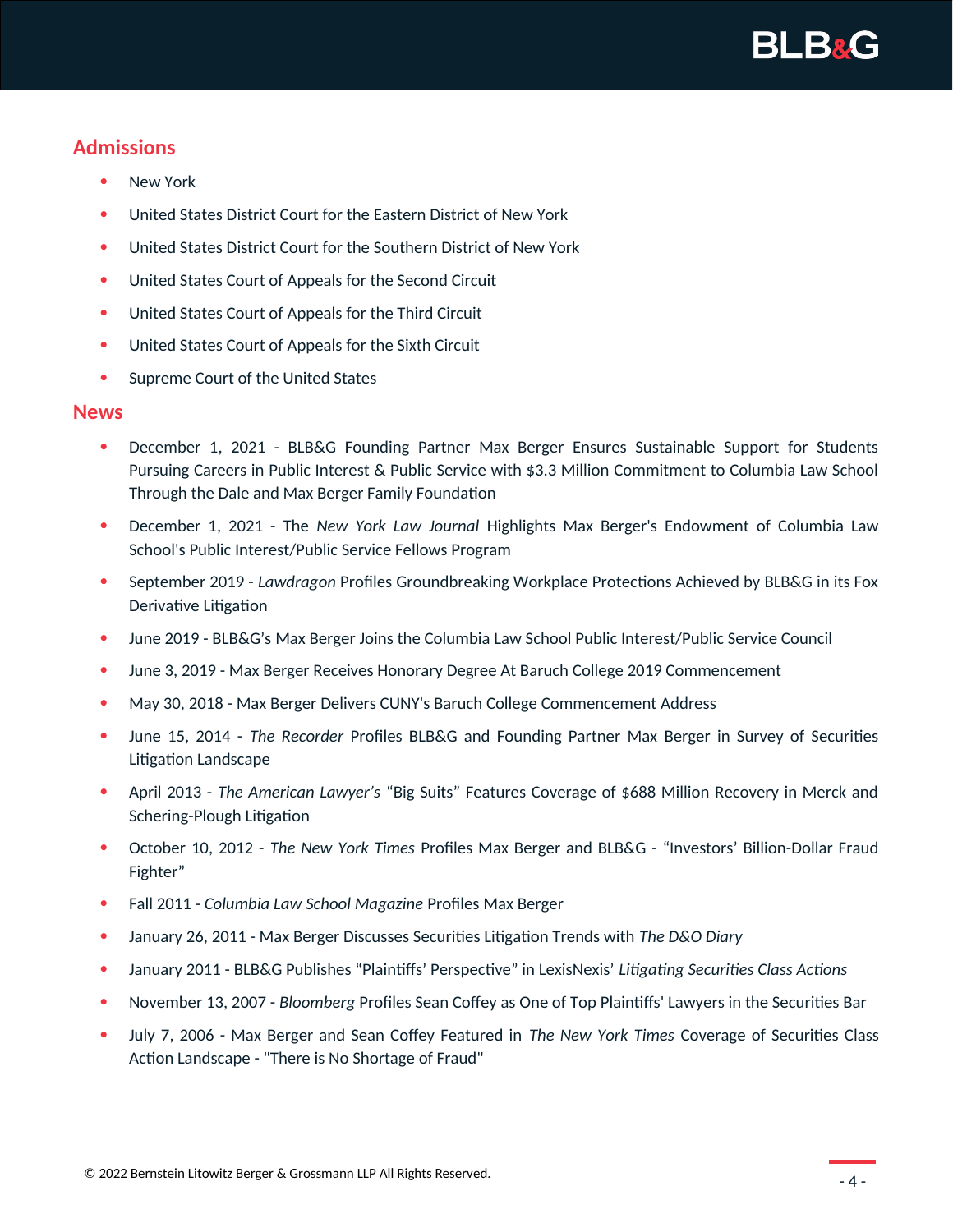

- May 22, 2006 *Financial Times* Profiles BLB&G as "Biggest Star" in the Securities Bar; Cover Story Details BLB&G's Prosecution of Stock Options Backdating Cases
- November 2005 Max Berger and Sean Coffey are Subject of Cover Story in *The American Lawyer* and *Corporate Counsel Magazine's* "Litigation 2005"
- May 16, 2005 *BusinessWeek* Profiles Max Berger and Sean Coffey in "The Kings of Class Actions"
- March 14, 2005 Max Berger Quoted in *National Law Journal* Coverage of Rising Settlement Values In Securities Class Actions
- December 1, 2004 *The American Lawyer* Profiles Sean Coffey and BLB&G's Representation of the New York State Common Retirement Fund in Obtaining \$2.575 Billion Settlement
- May 10, 2004 BLB&G Obtains Largest Settlement Ever from a Third Party Citigroup Settles WorldCom Securities Litigation for \$2.575 Billion; Extensive Media Coverage

#### **Publications**

- September 30, 2021 BLB&G Attorneys Publish "Plaintiffs' Perspective" Chapter in LexisNexis's *Litigating Securities Class Actions* Treatise
- June 1, 2018 BLB&G Partners Co-Author PLI's *Financial Services Mediation Answer Book*
- January 2011 BLB&G Publishes "Plaintiffs' Perspective" in LexisNexis' *Litigating Securities Class Actions*
- March 12, 2007 "An Open Letter in Response to Recent Attempts to Curtail the Rights of Shareholders to Pursue Private Causes of Action Under the Securities Laws" by Max W. Berger
- December 8, 2006 Analysis of Interim Report of Committee on Capital Markets Regulation by Max W. Berger
- October 2005 "WorldCom: How A Ground-Breaking Litigation Altered The Legal Landscape For Large Securities Class Actions And Forced Wall Street To Forever Change Its Ways" by Max W. Berger and John C. Browne
- January 2003 "Your Portfolio Has Been Hurt By A Securities Fraud...Now What?" by Max Berger and Tony Gelderman
- May 2002 "The Role Of The Institutional Investor In Securities Cases: Making A Difference By Increasing Class Recovery" by Max Berger & Tony Gelderman (*The NAPPA Report*, May 2002)
- August 2000 "Institutional Investors As Lead Plaintiffs: Is There A New And Changing Landscape?" by Max W. Berger and Gerald Silk
- June 2000 "Court Grants The New York State Common Retirement Fund's Request For Relief And Enjoins Misleading Solicitation Of Class Members" by Max W. Berger
- January 2000 "Mass Solicitations Dupe Institutional Investors" by Max W. Berger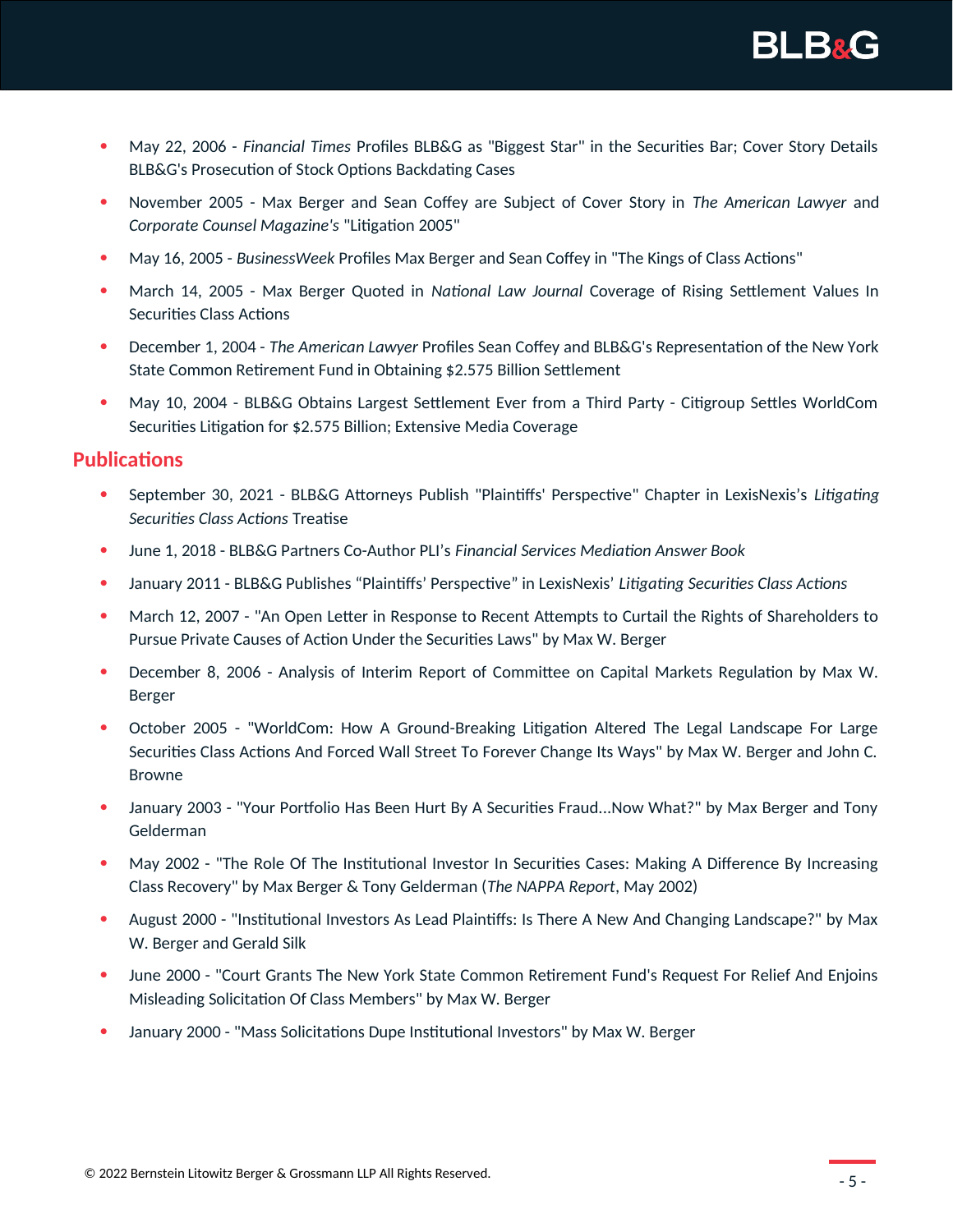

#### **Awards**

- June 9, 2022 The Legal 500 Again Ranks BLB&G a National Tier 1 Firm for Securities Litigation and M&A Litigation
- June 1, 2022 *Chambers* Again Ranks BLB&G Top Securities Litigation Firm
- February 18, 2022 *Lawdragon* Names Nine BLB&G Partners to 2022 Edition of "500 Leading Lawyers in America"
- October 5, 2021 *Benchmark Litigation* Again Names BLB&G One of the Top Firms in the Nation in 2022 Guide
- September 1, 2021 BLB&G Partners Named to The 28th Edition of the Best Lawyers in America®
- August 18, 2021 *Lawdragon* Names BLB&G Partners to The 2021 Edition of the "500 Leading Plaintiff Financial Lawyers" List
- June 9, 2021 *The Legal 500* Again Ranks BLB&G a National Tier 1 Firm for Securities Litigation and M&A Litigation
- May 20, 2021 *Chambers* Again Ranks BLB&G Top Securities Litigation Firm
- March 19, 2021 Founding Partner Max Berger and Dale Berger Awarded 2021 Commitment to Justice Award by Her Justice
- October 7, 2020 *Benchmark Litigation* Again Names BLB&G One of the Top Firms in the Nation in 2021 Guide
- September 20, 2020 20 BLB&G Attorneys Named by *Super Lawyers* to its 2020 New York Metro Edition
- August 2020 *Lawdragon* Names BLB&G Partners to The 2020 Edition of the "500 Leading Plaintiff Financial Lawyers" List
- August 2020 BLB&G Partners Named to The 27th Edition of the *Best Lawyers in America®*
- June 2020 *Legal 500* Again Ranks BLB&G a National Tier 1 Firm for Securities Litigation and M&A Litigation
- April 23, 2020 *Chambers* Again Ranks BLB&G Top Securities Litigation Firm With Band 1 Rankings In All **Categories**
- March 12, 2020 *Lawdragon* Names BLB&G Founding Partner Max Berger to the "2020 Hall of Fame List"
- March 12, 2020 *Lawdragon* Names BLB&G Attorneys to "500 Leading Lawyers in America List" and Inducts Founding Partner Max Berger into its "Hall of Fame"
- January 2020 BLB&G Named A Top Securities Practice by *Law360*
- September 2019 *Lawdragon* Names 20 BLB&G Attorneys Among its "500 Leading Plaintiff Financial Lawyers" list
- September 2019 20 BLB&G Attorneys Named by *Super Lawyers* to its 2019 New York Metro Edition